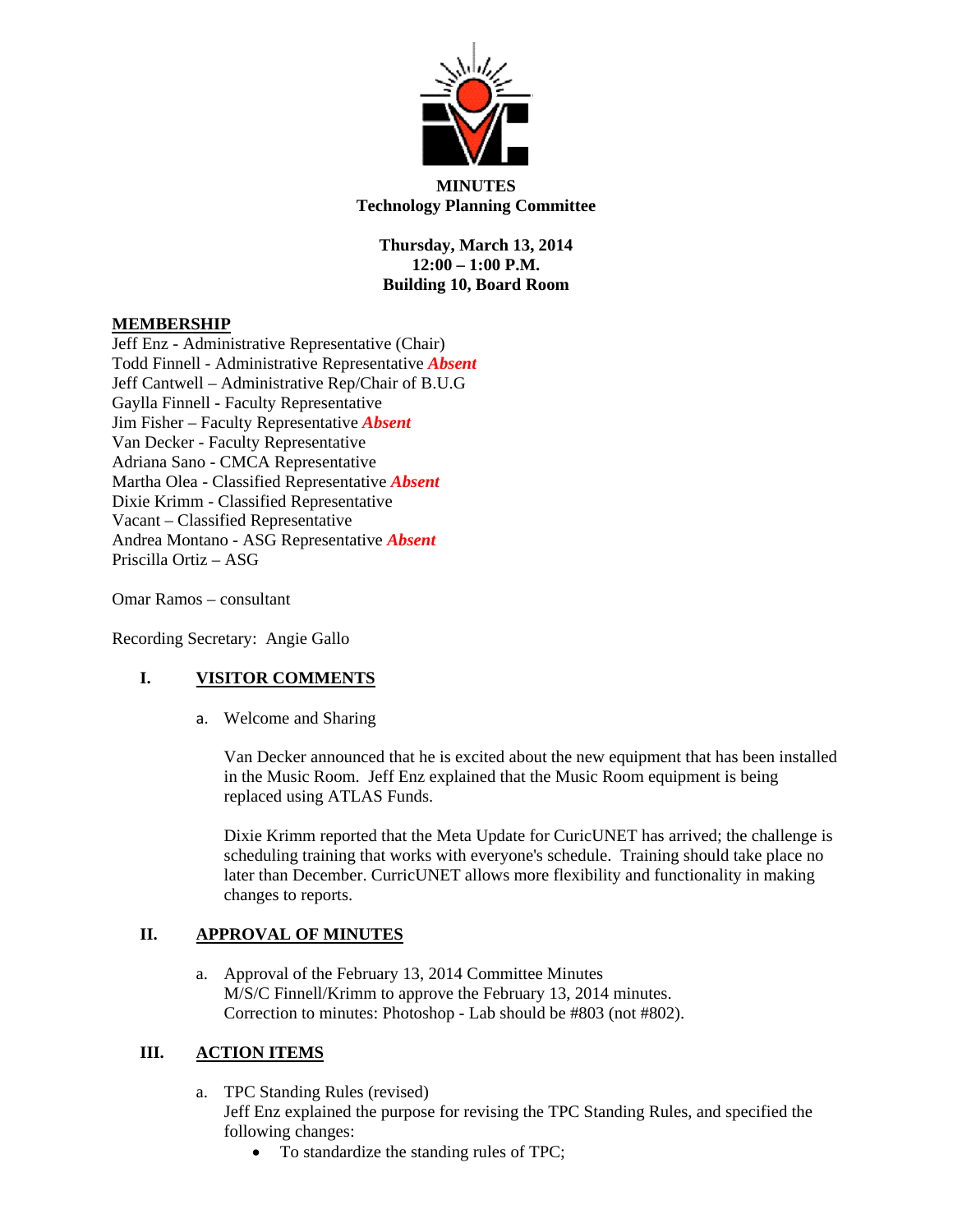- Removed dates and location of meetings to be available on the web as a different document;
- Removed individual representative names from membership list;
- Change to membership to be consistent with other committees; dropped from three representatives to two per group;
- Distribution of Agenda was changed from a 72 hour notice to a 24 hour notice;
- Quorum change from six to five.

Jeff Enz informed the group that discussion took place in College Council about campus committees not being able to conduct their meeting due to lack of quorum, therefore reducing requirements for quorum would help facilitate meetings.

M/S/C Finnell/Cantwell to approve.

b. Classroom AV – Doc camera replacement

Jeff Enz explained over the last six months a number of power supplies in the 2700 building have failed. Replacing the power supplies has not been an issue. However, replacing the document camera that recently failed could become an issue in the future if more continue to fail. The cost to replace the Wolfvision Celling Camera, as currently installed in the 2700 Building classrooms, is \$2,848.86 per camera. Since these cameras were purchased with construction funds, a determination will need to be made whether to replace the document camera with the existing model or find a table top model that is less expensive.

Jeff showed the group two quotes for table top document cameras that range from \$500.00 - \$600.00. New table top document cameras models are more portable and smaller in size.

Example:

- ELMO
- Ladibug (Flex Arm)

Gaylla Finnell informed the group that she took the issue to the last Academic Senate Meeting. The response was for the District to look at alternatives as replacement needs come up. She indicated the only recommendation was regarding the labs in the 2700 Buildings and their request to maintain the existing ceiling models due to academic need and safety concerns. The argument made was concerns with using chemicals that could spill and damage table top models.

Replacements are not currently budgeted and will need to go to Executive Council for budget approval and allocation. Replacement plan should be a 2- part plan: short term and long term.

The committee made a motion to recommend the following:

As document cameras begin to fail, the Technology Planning Committee will use the following criteria for replacement of AV document cameras:

• Cost, functionality & academic need.

M/S/C Krimm/Decker to approve the recommendation.